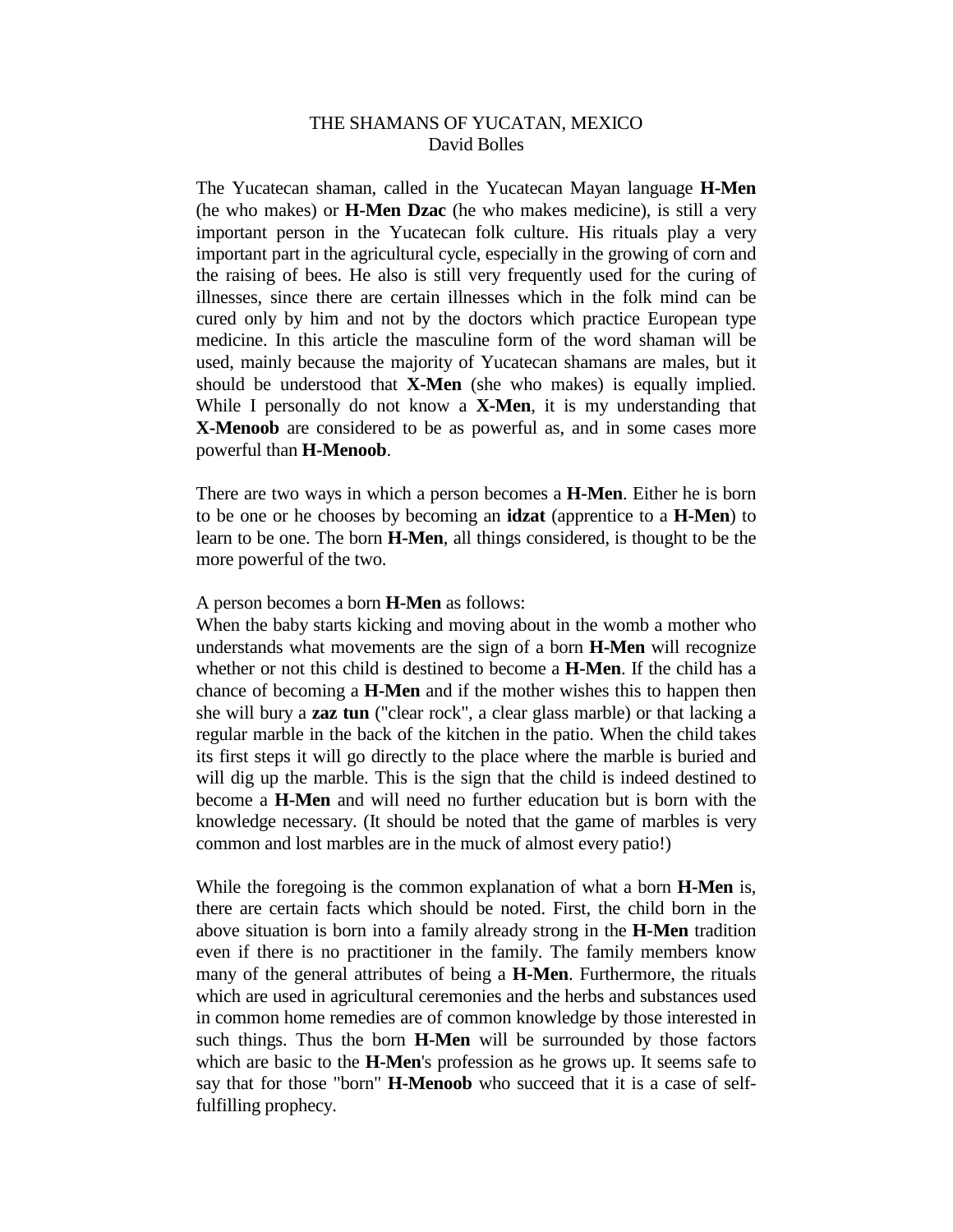The person who chooses to become a **H-Men** generally does so as follows: The road for a person who chooses to become a **H-Men** by becoming an **idzat** (**H-Men** apprentice and helper) is much more difficult. First of all, since he is not born with the knowledge he must learn it, and that can and most often does take years as an **idzat** to a master **H-Men**. Besides this there are sacrifices which are required to show the sincerity of one's desire to become a **H-Men**. For a married person with children for example the life of someone in your family should be offered according to some **H-Menoob**. Others say that one does not really have to offer up one's own kin; a live turkey buried in the back yard would suffice. I have not been able to determine if the **H-Men** who takes the life of one of his kin, preferably of his first-born son, is any more powerful than the **H-Men** which buried the live turkey. Generally the **idzat** learns from his master both through example by taking part in helping with the preparations of medicines and performing of ceremonies and through conversations with his master. (I hesitate to use the word "lessons" because these conversations seem to take place as the occasion arises.) I have yet to learn at what point an **idzat** graduates from his position and becomes acceptable to his community as a **H-Men**.

There are many types of **H-Menoob** ranging from **H-Dzac Ya** (he who medicates pain) to **H-Pul Ya** (he who throws pain). There are **H-Dzac Yaob** who never do **pul ya** although of course they must have the knowledge of the powers of a **H-Pul Ya** in order to undo the damage inflicted by one. I have also heard that there are **H-Pul Yaob** who never do **dzac ya**, but this might have been said out of spite. Generally though the **H-Menoob** are capable of doing both, and it seems to rest on the character of the individual as to how much of which practice he will do. There are those who rarely do agricultural ceremonies and those who seem to prefer to specialize in doing them. Thus, just are there are many types of medical doctors ranging from the general practitioner to the various specialists so too there are various types of **H-Menoob**.

The **H-Dzac Yaob** have various ways of divining the sickness of a patient. The use of a **zaz tun** with the aid of chants is a common method. Also common is **padz** (massage) in which the **H-Men** tries to feel the site of the illness. There are also **H-Menoob** who use European divining methods such as the use of cards or dice. The truly powerful **H-Men** though will know the site and type of ailment even before the patient enters to see the **H-Men**. A common story relating to successful cures is that even before the patient has had the chance to speak and tell the **H-Men** what ails him the **H-Men** will say that the patient has such-and-such ailment and must undergo the following treatment.

Once the illness has been determined the **H-Men** tries to alleviate it either through medicines (today both home-made remedies and commercial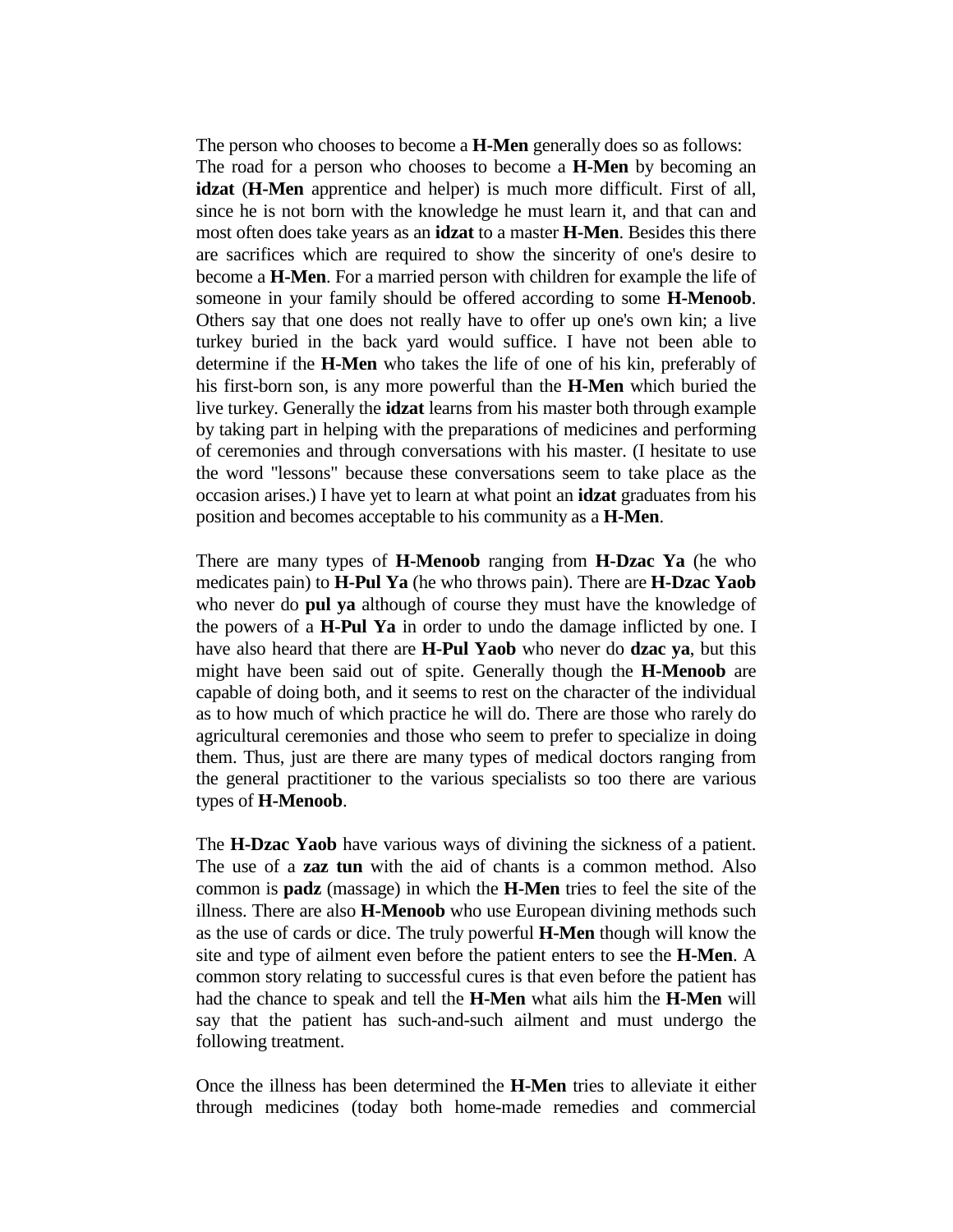remedies such as penicillin are used) or through chants or through a combination of both. The medication is sometimes administered by the **H-Men**, but frequently directions are given to the patient on how to take or use the medicine. In some cases the **H-Men** does not even prepare the medicine but instead tells the patient what herbs and minerals must be gathered and how to prepare and apply the medicine at home. If chants such as "santiguar" are to be part of the treatment then of course that must be done by the **H-Men**. A **H-Men** will frequently go to the home of his patients if they live near him to carry out these chants.

The **H-Pul Yaob** are approached by patrons who want to do harm to some individual. Often the motive is to even the score or to get revenge for some harm done by that individual to the patron, be it real or imagined. That is, many Yucatecans, both Mayans and the acculturated Spanish speaking people, take offense very easily, and sometimes in cases where no offense was intended.

Once the magnitude of injury has been determined by the patron and the **H-Pul Ya** then the **H-Pul Ya** will take what he considers to be the appropriate action. Some of the more talked about methods are:

1) making of an image, for example of wax, of the individual to be harmed or killed, and then to inflict the damage upon this image. Sticking needles into the region in which the damage is to be done is the method most talked about.

2) taking a **X-Tun** (described below) and ritually "throwing" it to pierce some organ of the victim, thereby causing pain or death depending on the intent is also a practice of common knowledge.

(In both of the above methods, one of the favorite sites for inflicting damage, at least in the folk mind, is the genital parts, especially the male's testicles.)

3) making incantations such as, I have been told, that given in the Chilam Balam of Chumayel on page 2 (**Chac Ix Chuuah-cabob ti lakin**; The red wild bees are in the east: see Roys, 1967, page 16 (transcript) and 65 (translation)) are also employed. In the case of this chant Plumeria flowers are placed in a circle on a path in which the victim is sure to travel while the chant is being said. In addition to the chant as given the name of the victim is mentioned and the method by which he will die.

While these are mystical methods by which the victims are supposedly inflicted with some sort of illness, what in fact seems to be going on is that the **H-Pul Ya** manages in some way to make suggestions which work psychologically on the victim or in some cases even gets various types of poisons or objects into the victim's system, mainly through ingestion. (What I haven't figured out is how the **H-Pul Ya** gets access to the person's food in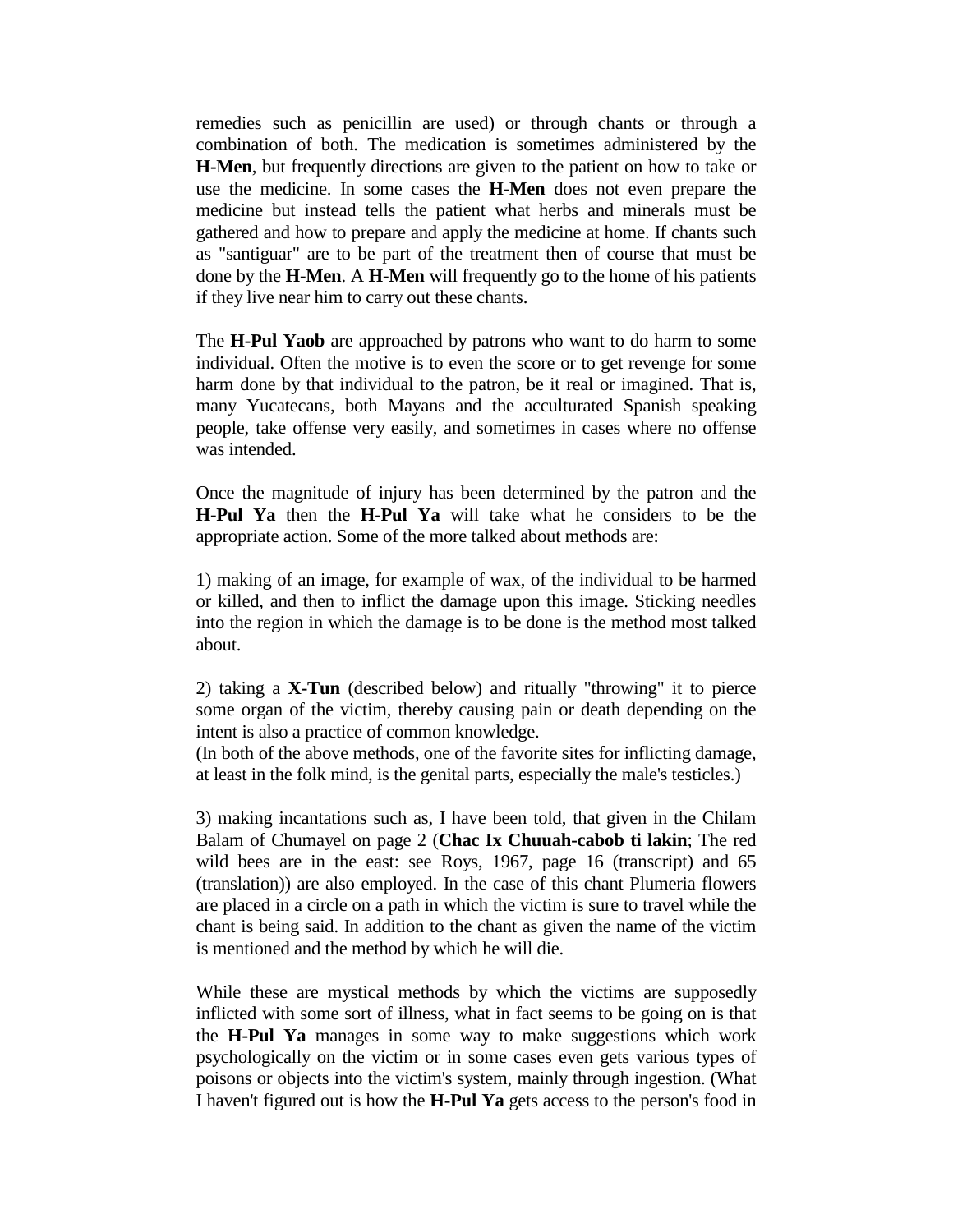order to accomplish this.) Ingestion of large quantities of hair or metal objects such as needles by **pul ya** victims has often been talked about, although I do not personally know a person who has suffered this form of **pul ya**.

It must be noted that there are diseases and psychological situations and resulting deaths which are ascribed to **pul ya** even when no **H-Pul Ya** was actually involved. For example a young neighbor of ours in Kom Cħeen began to feel very poorly shortly before he was about to get married. We happened to see him and his mother at one of the hospitals in Merida and I asked what the problem was. The mother's answer was that the doctors mentioned something about the kidneys. I said to my wife that if it is kidneys he will be dead within the month. Well in fact he did die as I mentioned. (My wife later mentioned that at the time she thought I might have some powers of a **H-Pul Ya** because I had predicted this death.) In any case, it was decided by the parents of the boy that in fact their son had been witch-crafted, and the suspected patron was a girl who the boy had recently jilted for the girl to whom the boy was about to get married. The police were called in to investigate, but much to the disappointment of the parents no charges were brought against the jilted girl. The parents still believe though that this girl had employed a **H-Pul Ya**. In another case with a neighbor across the street from our house in Kom Cħeen is that his daughter found a freshly unearthed human skull in the backyard. For some reason the neighbor, who was in his seventies, decided that the skull was meant for him, and this was a sign that **pul ya** was at work. The day after the skull was found his whole family formed a procession to carry the skull back to the cemetery which is only around the corner from our house. At the head was the father carrying the skull in a box and chanting as he went. The next day he commented to me, "I don't understand why anyone would want to do me harm." About a month later he was dead. His daughter told us that her father just laid down in the hammock and gave up. Later one of our other neighbors mentioned that he thought that skull belong to his father, whose remains had only recently been disinterred following the custom, because of lack of burial space, of taking the bones out of the grave after two years and supposedly placing them in a bone box. As often is the case, the family members of this neighbor hadn't gotten around to making the bone box, and so the father's bones were left tied up in a cloth in the little preparatory house which is in the cemetery. This neighbor said that he went to check on his father's remains one day soon after the event of our other neighbor marching back to the cemetery and that the package of the remains was missing the skull. How the skull might have gotten to where it was found is hard to know. Maybe a dog had carried it or worse maybe somebody had played a cruel practical joke. In any case, our neighbor's death is placed as being the result of **pul ya** even though it seems clear that no such action had actually taken place.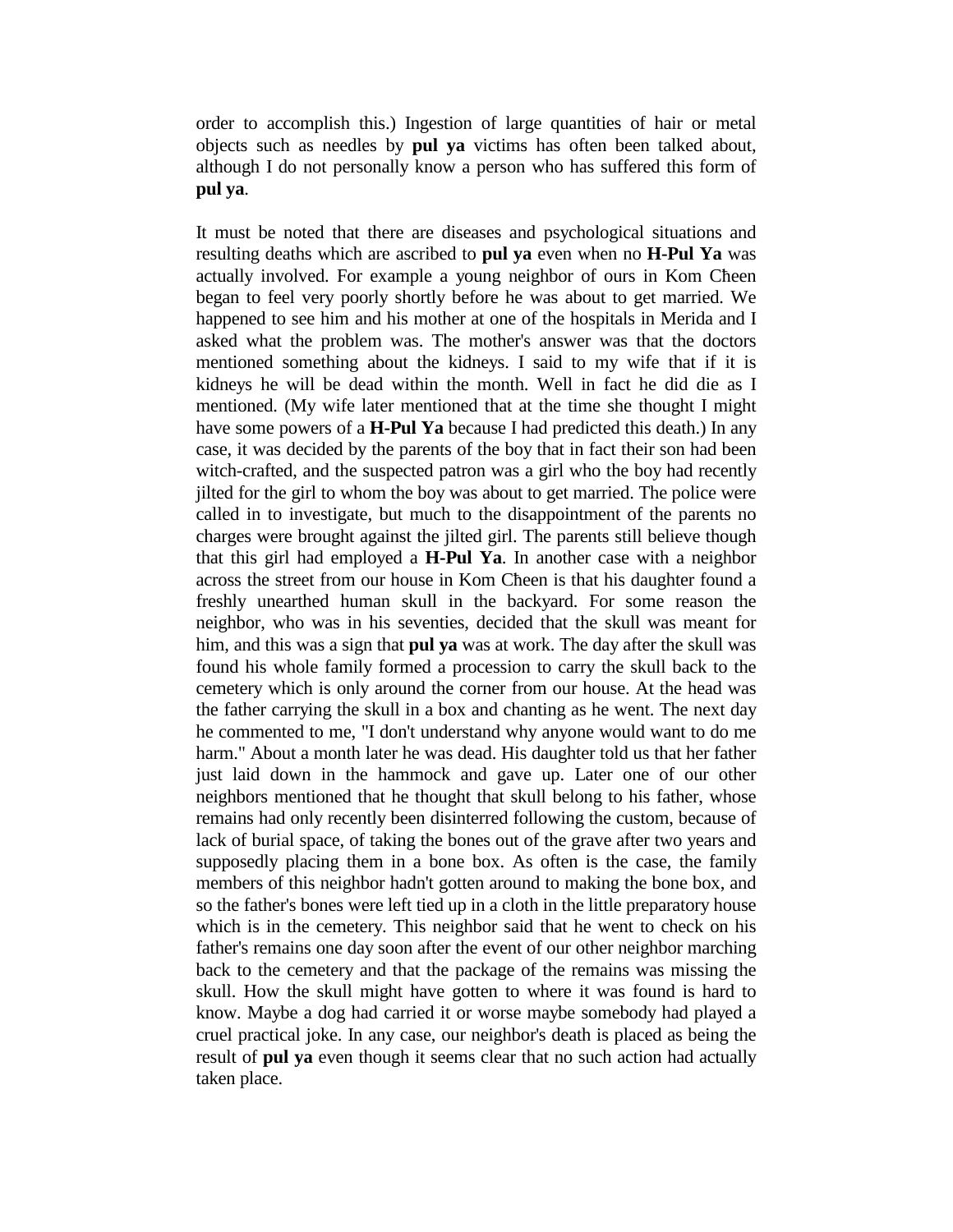Most **H-Menoob** do not live by their profession alone but also make up part of the local work force. As a result they have much more contact with the rest of the town populace than does the average western medical professional. This in part might explain the ability of a **H-Men** to know a patient's illness before the patient actually comes to him. Because **H-Menoob** must often work at other things it has become a custom to have Wednesday and Friday designated as **H-Men** days. That is, these are the two days of the week in which people feel that the **H-Menoob** will be found at home. This might not actually be the case as I have found out on occasion. For "emergency" cases at any other time of the week **H-Menoob** will usually make themselves available. (Once true in our culture as well, but no longer!)

**H-Menoob** typically have an assortment of objects (**nucul**) which they use for various purposes. The following list includes some of the more common items:

1) **zaz tun** ("clear rock", a glass marble about 2 to 5 cm in diameter). It is common to have several **zaz tunoob**, and some **H-Menoob** always carry these with them in a little pouch called **pauo**. Aside from being used to divine the sickness of a person **zaz tunoob** are used to forecast events and to view a stranger's personality and intentions.

2) **Balam** ("tiger". Clay figurines, mostly pre-Columbian pieces). The **balamoob** are frequently called on, especially in agricultural chants. It has not been explained to me why it is good to have these clay representations nor have I received a clear explanation of what powers these **balamoob** have although they are frequently called upon in ceremonies, but in any case if a **H-Men** should have some they are placed on the table (alter) during a ceremony. The English translation "tiger" or more exactly "jaguar" is the meaning which the word had in colonial times, but it seems that today this would not be a proper equivalent for the word. "Sacred being" would be a more appropriate equivalent translation for **balam** today.

3) **X-Tun** ("stingray stinger", but may be a shin bone which has been sharpened to a point about 10 to 15 cm from the joint end of the bone, forming what appears to be a awl. There are pre-columbian examples of the sharpened shin bones and it seems that the purpose of these were to aid in shelling corn.). This is used by **H-Pul Yaob** to throw pain into a person's body. In theory the **H-Pul Ya** is able to mentally locate the victim and then "throw" the **x-tun** and pierce the target organ (heart, lungs, genitals, leg, etc.)

4) Cruz (a wooden cross with floral decorations and usually the letters INRI at the crossing point. These crosses are often referred to as "foliated crosses" in anthropological literature). The cross is the focal point of table arrangements when a table is being set up for a ceremony. The powers of the